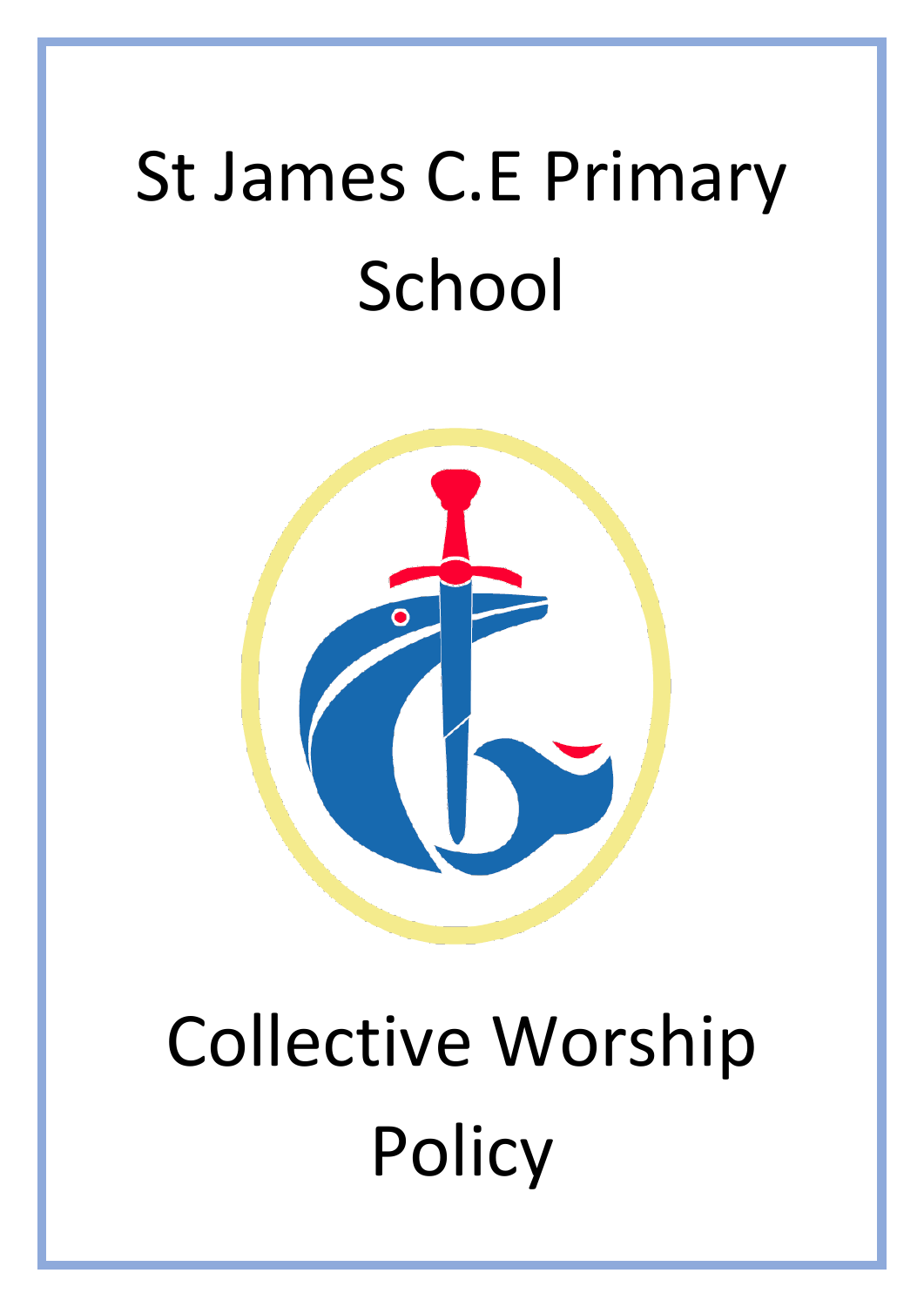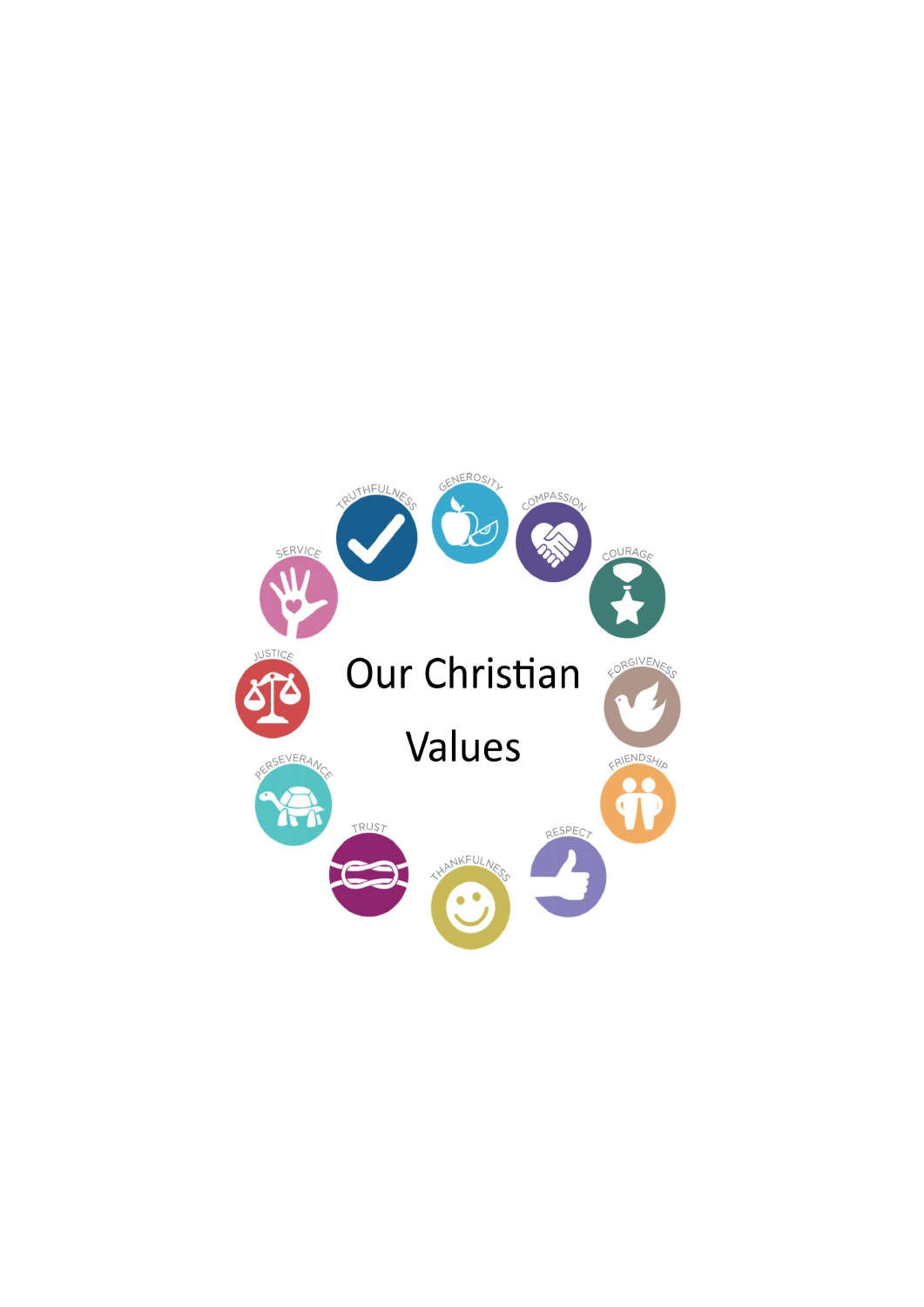## Collective Worship Policy

#### **Introduction**

At St James CE Primary School we are committed to valuing and nurturing each child as an individual who will achieve their best and develop an enthusiasm for lifelong learning. Our vision is for the children in our school to grow into responsible, caring and fulfilled adults who actively and positively contribute to the society in which they live. We are committed to raising standards, values and selfesteem for all those involved with our school through cultivating a secure, yet exciting environment that is positive, supportive, stimulating and enriching.

As a Church of England Primary School we see our Collective Worship as a central part of school life. Our Collective Worship policy fulfils the statutory requirements common to all schools according to the 1988 Education Reform Act (and consolidated in the 1996 Education Act). It also fulfils the Diocesan requirements for a voluntary controlled church school which states that worship will be Christian in content with an Anglican emphasise.

#### **Aims**

Our aim is that our worship contributes to the spiritual, moral, social and cultural development of all children and staff.

#### **Our policy for collective worship supports this by:**

- Recognising that Collective Worship is an important opportunity to provide opportunities for our pupils' and staff spiritual, moral, social and cultural development
- Providing a daily act of collective worship for all pupils which enables them to:
	- worship God
	- reflect on Christian values for schools, personal development, multi-faith festivals and curriculum aptitudes
	- develop a community spirit, a common ethos and shared values
	- consider spiritual and moral issues
	- respond to the worship offered
	- **EXP** respond to Christian language and symbolism and experience stillness and quiet
	- experience a variety of forms of prayer and meditation. These might include praise, seeking forgiveness or quiet reflection
	- **•** begin to understand the nature and purpose of worship
	- Ensuring the daily act of collective worship be distinctly Christian in content and follows the liturgical calendar
- Ensuring Collective Worship, whether in assembly or class time, will: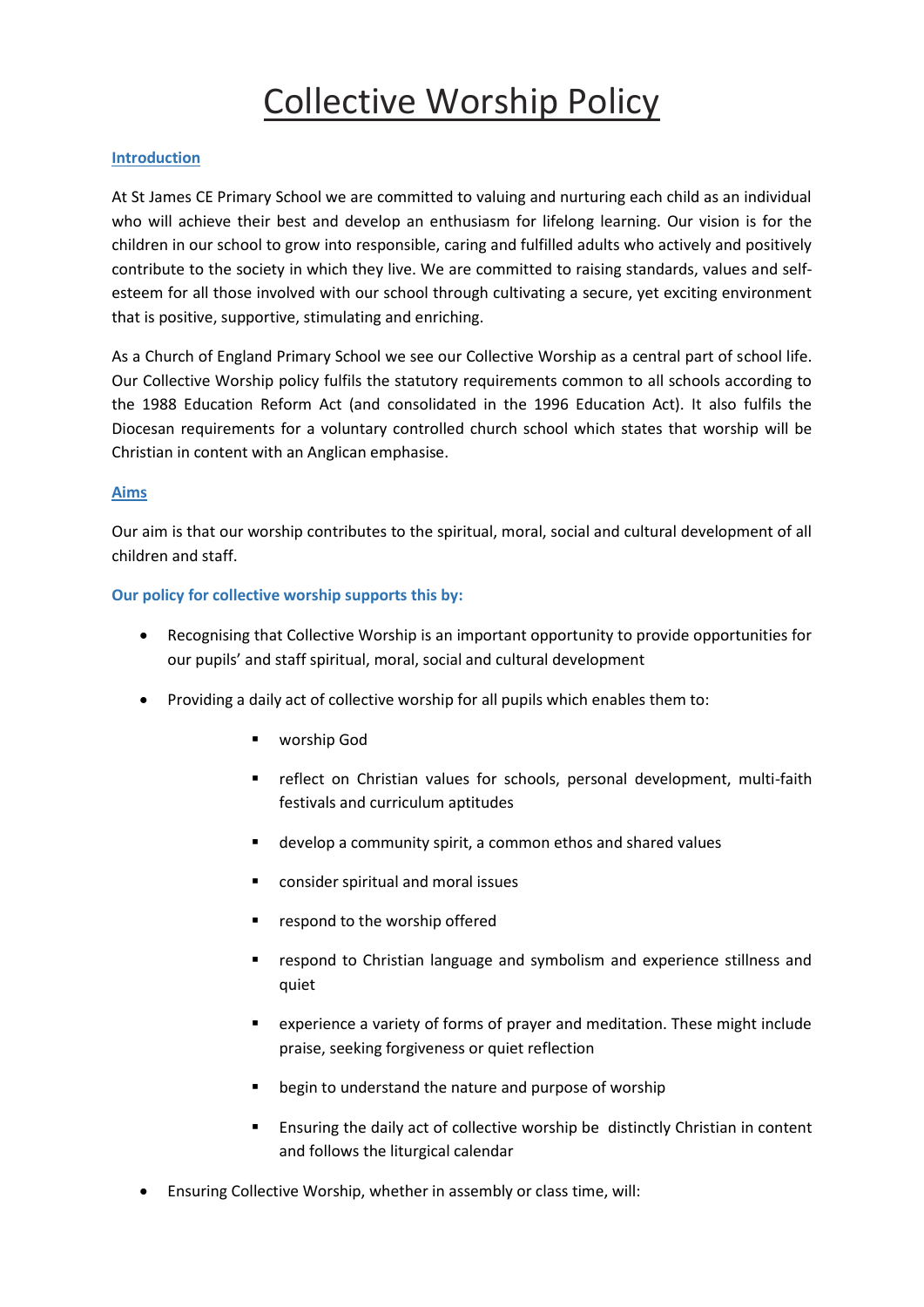- Inspiring and transformational
- be lead by senior leaders, staff, children, clergy and visitors.
- Develop the Christian vision, values and ethos of the school and focus on our school Christian values
- include a range of creative opportunities e.g music, silence, symbol, drama
- heavily involves pupils through members of the Worship group opening and closing worship and through pupils writing their own prayer
- celebrate and give thanks for the achievements within the school, local and international community and occasions of significance, including festivals
- provide a foundation for a mature understanding and practice of worship in the future
- will take place in the school hall, outdoors, in class rooms or the church
- **Respecting the right of parents to withdraw their children for Collective** Worship

#### **Content of Daily worship**

As a Church of England school the content of our worship is organised to:

- Follow a half termly, 2 year cycle to cover our 12 Christian Values
- Cover all the major Christians festivals including Harvest, Christmas, Easter and Pentecost.
- Be rooted in Bible teaching
- Use the school prayer, Lord's prayer and other prayers written by pupils and led by the worship group
- Follow an order of service
- Be presented using a variety of styles and to include music, story, drama, enthusiastic singing, reflection and reverence in prayer time.

#### **Special Services and Visitors**

We value our links with the staff and congregation of St. James' Church. We hold our Harvest, Remembrance Day, Christmas, Easter and Harvest services in church. The vicar and one of the churchwardens of St. James Church regularly lead worship and always attend our services in the church. Where possible we also invite other members of the community in to lead worship. All visitors are welcome to attend our Collective worship.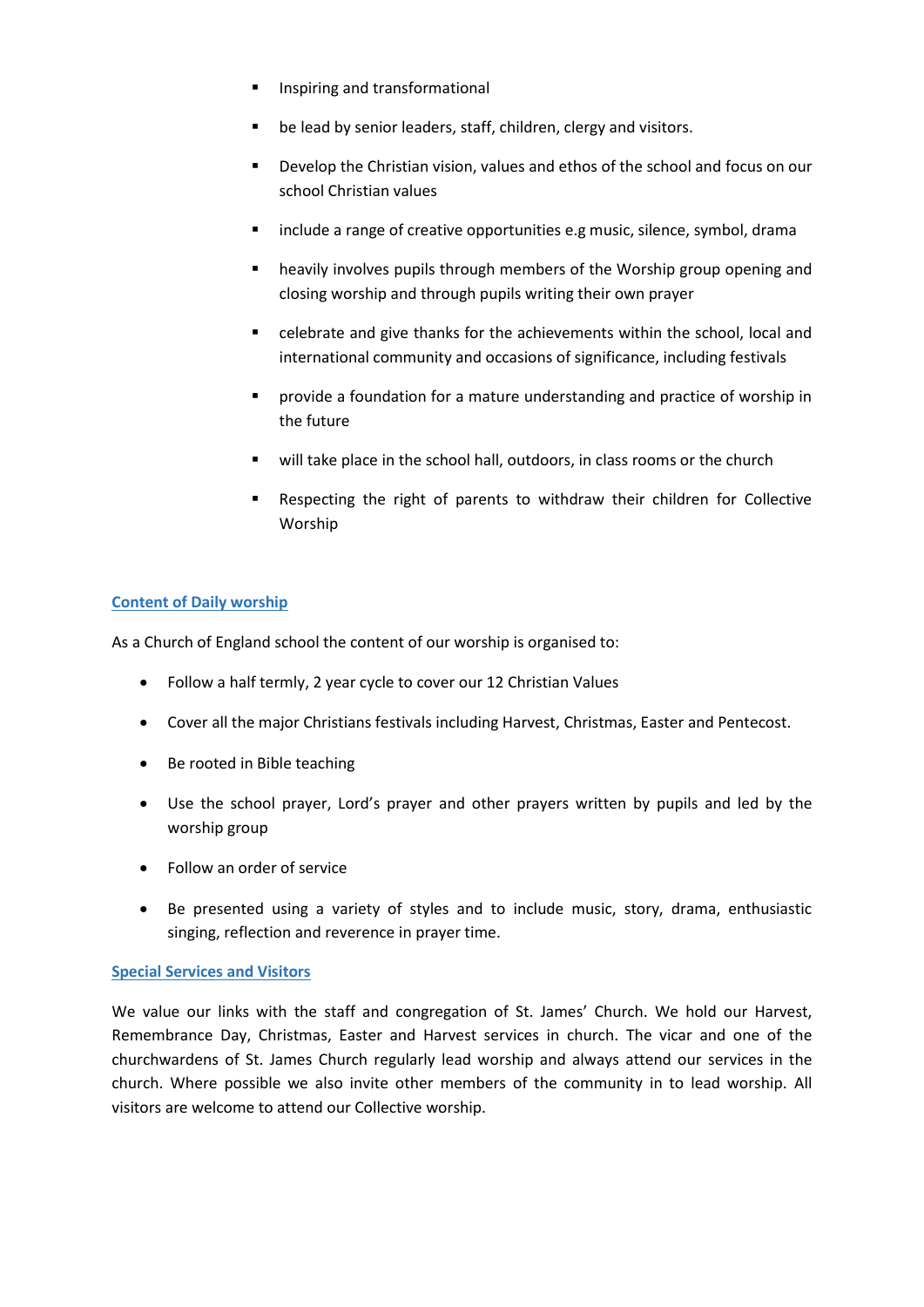#### **Inclusion and withdrawal**

Collective worship is central to the life of the school. However, parents/carers do have a legal right to withdraw their children from all or part of worship. Before making the decision to exercise that right parents /carers are encouraged to discuss the issues with the principal. Staff also have the right to withdraw on grounds of conscience but we hope that all staff will feel able to support the Christian ethos of the school by participating in collective worship.

#### **Monitoring, Evaluation and Review**

The school will review this policy annually and assess its implementation and effectiveness. The policy will be promoted and implemented throughout the school

#### **Linked Documents**

- R.E Policy
- R.E Handbook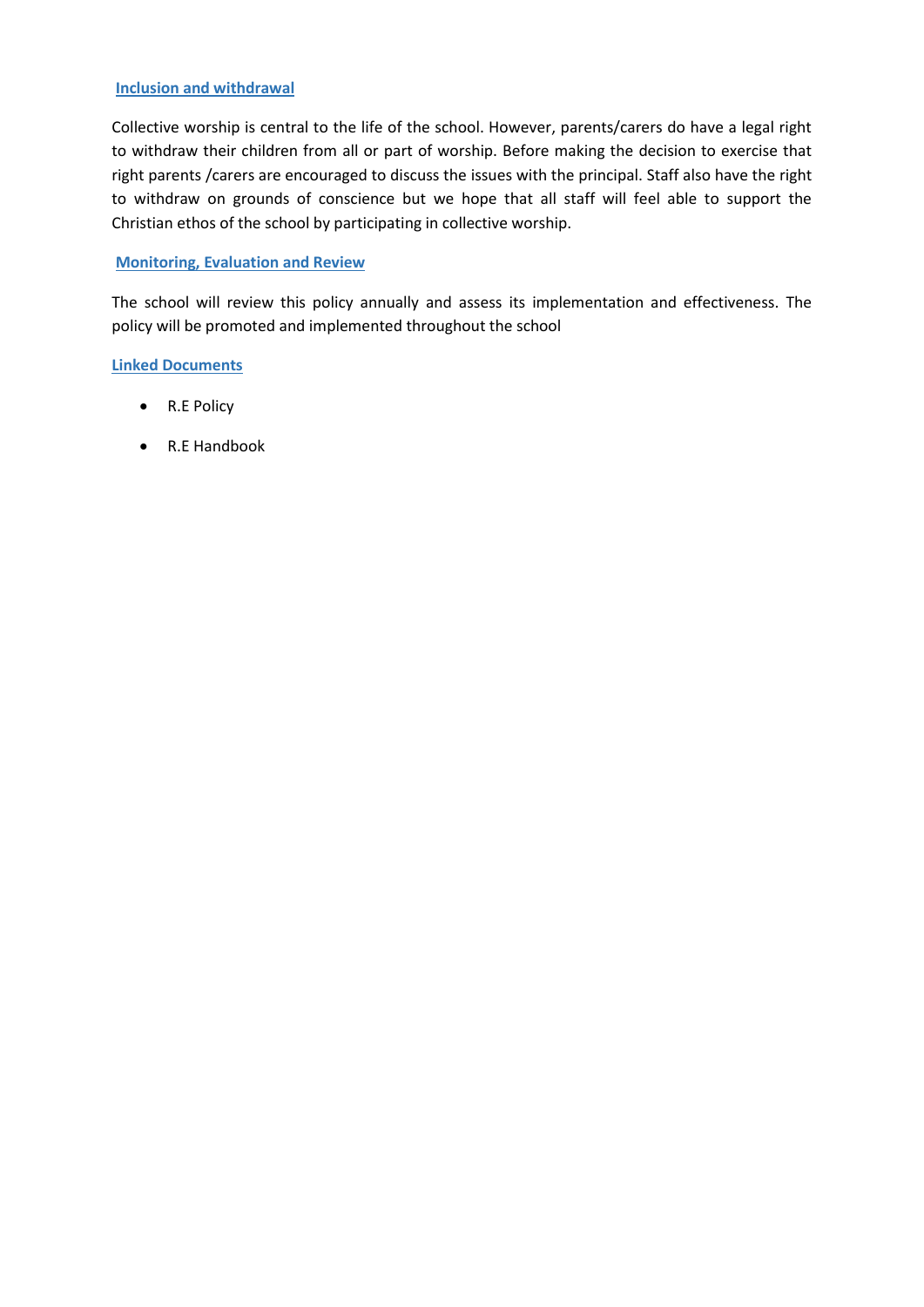

## Mission Statement

### Building better futures together through…..

#### **Generosity, Compassion, Courage, Forgiveness, Friendship, Respect, Thankfulness, Trust, Perseverance, Justice, Service and Truthfulness**

#### ...based on Christian Values

Here at St James we encourage children to understand Christian values such as forgiveness, trust, faith, compassion and love. We promote Christian values through the celebrations such as Christmas, Easter and Harvest, and through prayer and reflection. Through reflection and prayer we also work to take each child on their own faith journey.

#### ...by nurturing each child's faith journey

Here at St James we want all our children to grow in their own faith. For our younger children, linking the major festivals gives a structure within which to deepen their knowledge of their own faith story.

#### ...through enabling "Life Long" Learning

Here at St James we promote lifelong learning through the progression of key skills, such as reading and writing but also through developing life experiences such as going to the Post Office.

#### ...by promoting high standards

Here at St James we promote the very highest academic standards, moving from concrete operations, to the abstract ensuring mental agility based on sound practice. All our children learn their times tables in our Assertive Mentoring Programme and old fashioned life skills for a modern child.

#### ...through nurturing enquiring minds

Here at St James we encourage all our children to get a love of learning that takes them beyond the classroom into the wider world. Children are able to investigate and find answers to the questions they have generated. Developing an inquiring mind is a key skill in the promotion of deep learning as well as leading you down new unexplored paths.....

#### ...by valuing ourselves and others

Here at St James children are encouraged to go on a path of self-discovery. Children learn how to take responsibility for their own learning and personal development, as well as how to treat and respect others.

#### ...by striving to succeed

Here at St James we work together to overcome any obstacles, however challenging, to achieve our goals. We try and try again, building resilience which helps us deal with any disappointments on our journey to success.

#### ...through the celebration of diversity

Here at St James we believe that our differences make us stronger. Learning from each other, our traditions and our shared history.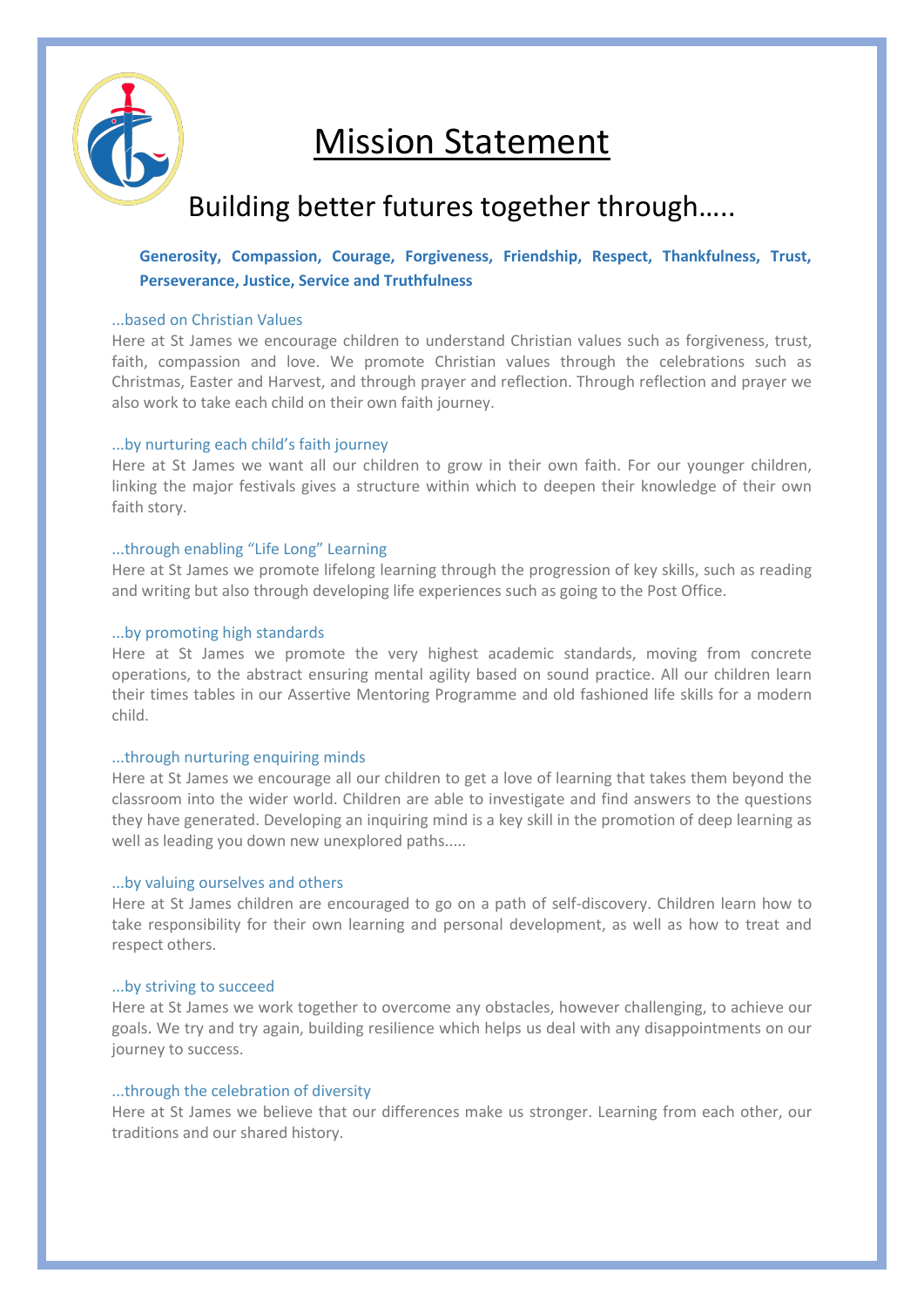

## Christian Values Statement

### Building better futures together through…..

**Generosity:** Here at St James' pupils are encouraged to show generosity through kindness and giving, whether this is through time, support or charity.

**Compassion:** Here at St James' pupils are encouraged to show understanding of others less fortunate than themselves and show kindness and empathy.

**Courage:** Here at St James' pupils are encouraged to show courage and bravery through trying new experiences and pushing themselves to achieve their potential.

**Forgiveness:** Here at St James' pupils are encouraged to forgive others and reflect on others actions with mercy and grace. Forgiveness is one of the many values encouraged through the schools' behaviour policy.

**Friendship:** Here at St James' pupils are encouraged to be the best friend they can be by showing kindness and thoughtfulness of others.

**Respect:** Here at St James' children are encouraged to go on a path of self-discovery. Children learn how to take responsibility for their own learning and personal development, as well as how to treat and respect others.

**Thankfulness:** Here at St James' pupils are encouraged to self-reflect for what they are thankful for and to write their own prayers of thanks for whole school worship.

**Trust:** Here at St James' pupils are encouraged to trust one another and have a firm belief in the school and its systems, resulting in pupils who are positive and confident in their learning.

**Perseverance:** Here at St James' we work together to overcome any obstacles, however challenging, to achieve our goals. We try and try again, building resilience which helps us deal with any disappointments on our journey to success.

**Justice:** Here at St James' pupils are encouraged to promote British and Co-operative Values and attitudes of democracy, rule of law, individual liberty, tolerance of others and justice within the school and wider communities.

**Service:** Here at St James' pupils are encouraged to understand the idea of service and how they can support the school community, the local community and the international community through charity.

**Truthfulness:** Here at St James' pupils are encouraged to pursue truthfulness and promote honesty at all times.

Here at St James' we encourage pupils to understand and promote our school Christian values. We promote Christian values through the celebrations such as Christmas, Easter and Harvest, and through prayer and reflection. Through reflection and prayer we also work to take each child on their own faith journey.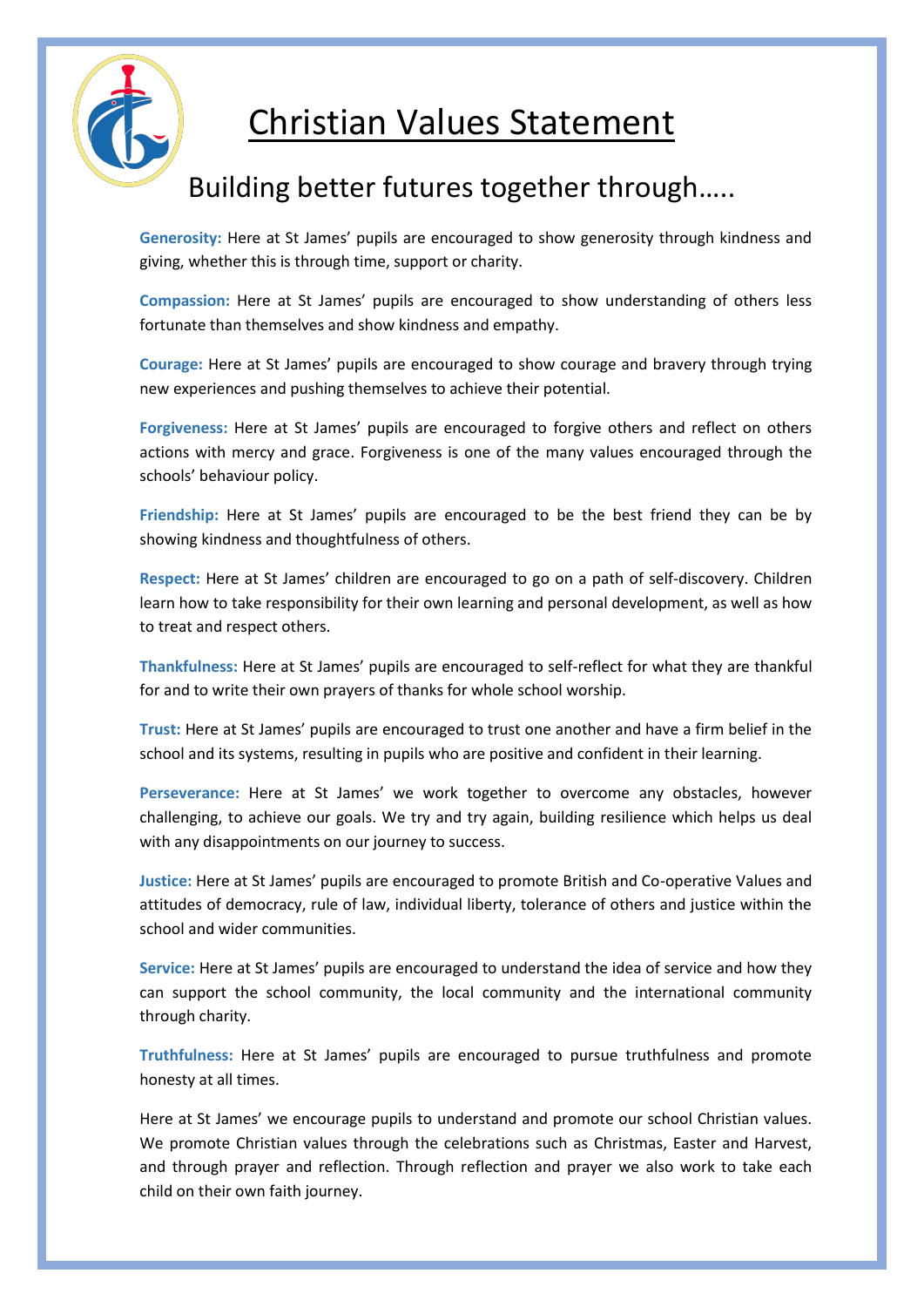

## Whole School Worship Yearly Planner

|         | <b>Autumn Term</b>  | <b>Autumn Term</b> | <b>Spring Term 1</b> | <b>Spring Term 2</b> | <b>Summer Term</b> | <b>Summer Term</b>  |
|---------|---------------------|--------------------|----------------------|----------------------|--------------------|---------------------|
|         | $\mathbf 1$         | $\overline{2}$     |                      |                      | 1                  |                     |
| Cycle A | Generosity          | Compassion         | Courage              | Forgiveness          | Friendship         | Respect             |
|         | (Harvest)           | (Christmas)        | (Candlemas)          | (Lent &              | (Pentecost)        | (Trinity)           |
|         |                     |                    |                      | Easter)              |                    |                     |
| Cycle B | <b>Thankfulness</b> | Trust              | Perseverance         | Justice              | Service            | <b>Truthfulness</b> |
|         | (Harvest)           | (Advent)           | (Epiphany)           | (Lent &              | (Pentecost)        | (Trinity)           |
|         |                     |                    |                      | Easter)              |                    |                     |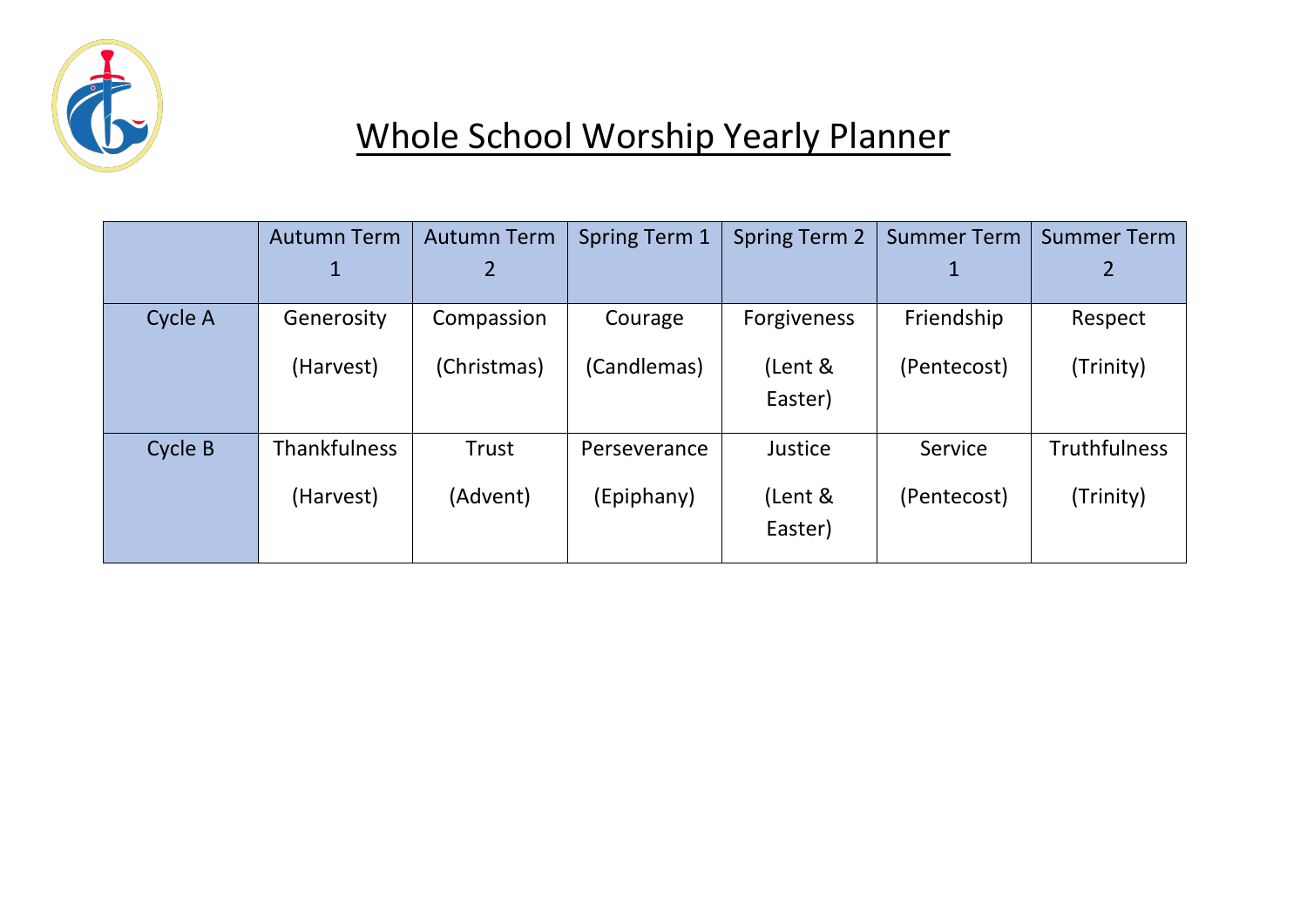

## St James Whole School Worship

# 2015/2016

| Date                       | Value                   | Linked Bible Passage  | Led By                          |
|----------------------------|-------------------------|-----------------------|---------------------------------|
|                            |                         |                       | (SLT Member &<br>Worship Group) |
|                            |                         |                       |                                 |
| 7 <sup>th</sup> September  | <b>Christian Values</b> | None                  | P. Urry                         |
| 14 <sup>th</sup> September | Generosity              | Mark 12.31            | P. Urry                         |
| 21 <sup>st</sup> September | Generosity              | Luke 21.1-4           | P. Urry                         |
| 28 <sup>th</sup> September | Generosity              | 2 Corinthians 9.7     | P. Urry                         |
| 5 <sup>th</sup> October    | Generosity              | Genesis 2.15          | P. Urry                         |
| 12 <sup>th</sup> October   | Generosity              | Nehemiah              | P. Urry                         |
| 19 <sup>th</sup> October   | Generosity              | Psalm 65.13-19        | P. Urry                         |
| $2nd$ November             | Compassion              | Mark 6.34             | P. Urry                         |
| 9 <sup>th</sup> November   | Compassion              | Luke 10.25.37         | P. Urry                         |
| 16 <sup>th</sup> November  | Compassion              | Colossians 3.12       | P. Urry                         |
| 23rd November              | Compassion              | Exodus 2.1-10         | P. Urry                         |
| 30 <sup>th</sup> November  | Compassion              | Luke 15.4-6           | P. Urry                         |
| 7 <sup>th</sup> December   | Compassion              | Luke 2.8-20           | P. Urry                         |
| 14 <sup>th</sup> December  | Compassion              | Christmas             | Rev                             |
| 4 <sup>th</sup> January    | Courage                 | Exodus 3-4            | R. Williams                     |
| 11 <sup>th</sup> January   | Courage                 | Esther 4-8            | R. Williams                     |
| 18 <sup>th</sup> January   | Courage                 | Joshua 2              | R. Williams                     |
| 25 <sup>th</sup> January   | Courage                 | 1 John 4.18           | R. Williams                     |
| 1 <sup>st</sup> February   | Courage                 | Joshua 1.9            | R. Williams                     |
| 8 <sup>th</sup> February   | Courage                 | <b>Shrove Tuesday</b> | Rev C. Smith                    |